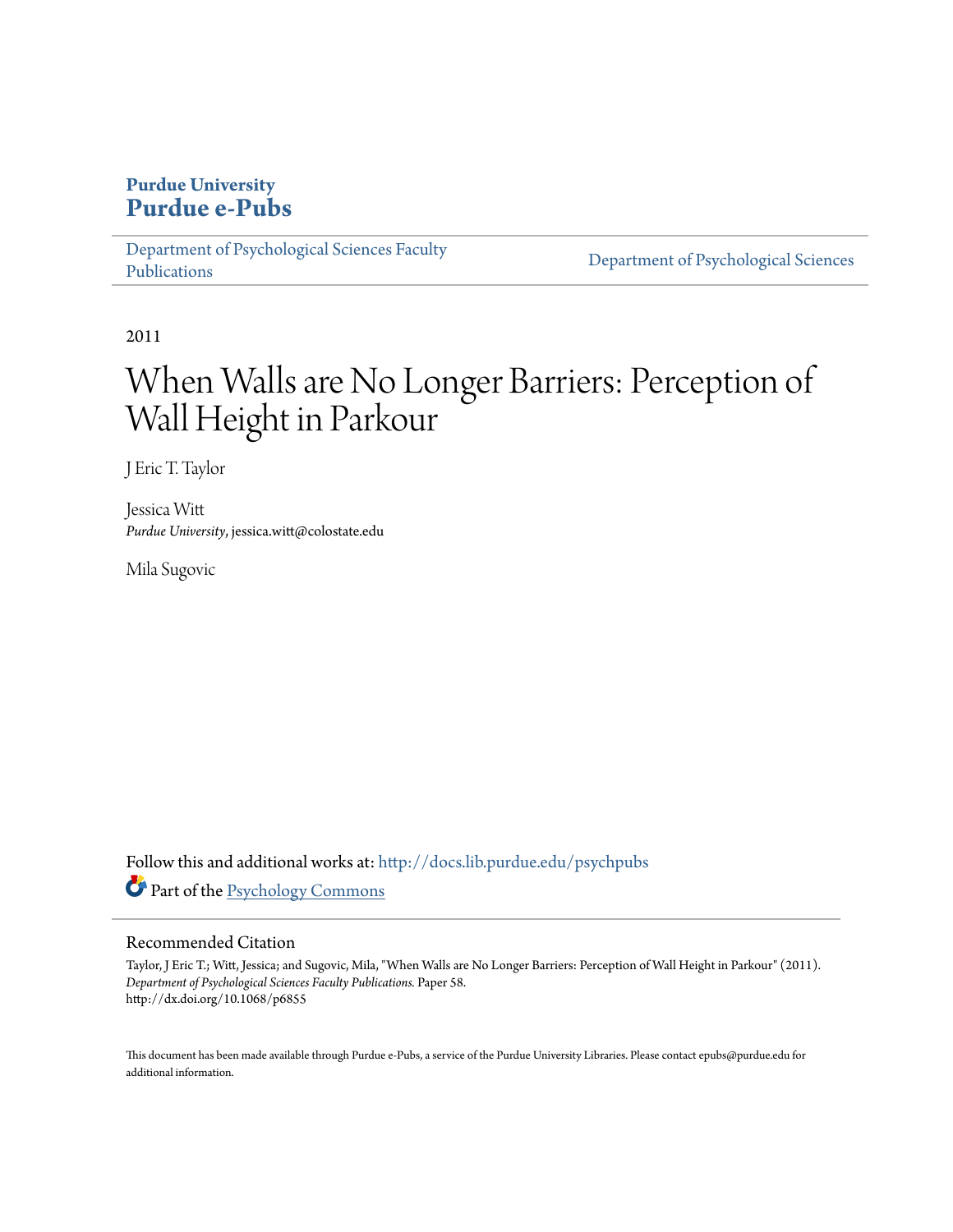doi:10.1068/p6855

## SHORT AND SWEET When walls are no longer barriers: Perception of wall height in parkour

#### J Eric T Taylor, Jessica K Witt, Mila Sugovic Department of Psychological Sciences, Purdue University, 703 Third Street, West Lafayette, IN 47907-2081, USA; e-mail: jttaylor@purdue.edu Received 22nd October 2010, in revised form 27 June 2011

Abstract. Through training, skilled parkour athletes (traceurs) overcome everyday obstacles, such as walls, that are typically insurmountable. Traceurs and untrained novices estimated the height of walls and reported their anticipated ability to climb the wall. The traceurs perceived the walls as shorter than did novices. This result suggests that perception is scaled by the perceiver's anticipated ability to act, and is consistent with the action-specific account of perception.

Walls are ubiquitous. They are the defining feature of our urban environment. Walls delineate structures and act as barriers that limit where we can and cannot go. This is not the case for a traceur—someone practiced in parkour. Instead of using the paths defined by architects and engineers, traceurs find their own path by climbing walls and jumping over gaps-parts of our environment that normal people would consider insurmountable. David Belle, founder of the parkour movement, has claimed that training in parkour changes the way you see the environment. Although Belle's insight is anecdotal, the current experiment confirms that skilled traceurs perceive the environment differently.

Traceurs were approached during a regional training event while practicing the wall jump (see figure 1). The traceurs all had at least one month of practice or instruction in parkour ( $M = 16.77$  months, SD = 15.4 months) and self-identified as traceurs. They participated at the wall at which they were training  $(n = 17$  for the 345 cm wall,  $n = 5$  for the 229 cm wall, and  $n = 5$  for the 194 cm wall). Those who trained at multiple walls were tested at multiple walls. Eighteen male novices estimated the height of all three walls in ascending or descending order. Novices were age-  $(M = 19.9$  years), sex-, and height-matched ( $M = 177.5$  cm) to the traceurs ( $M = 19.5$  years, 176.7 cm). Participants were instructed to imagine jumping and climbing to the top of the wall.



Figure 1. The wall jump. Horizontal movement is converted into vertical movement by kick-stepping off the wall for additional height.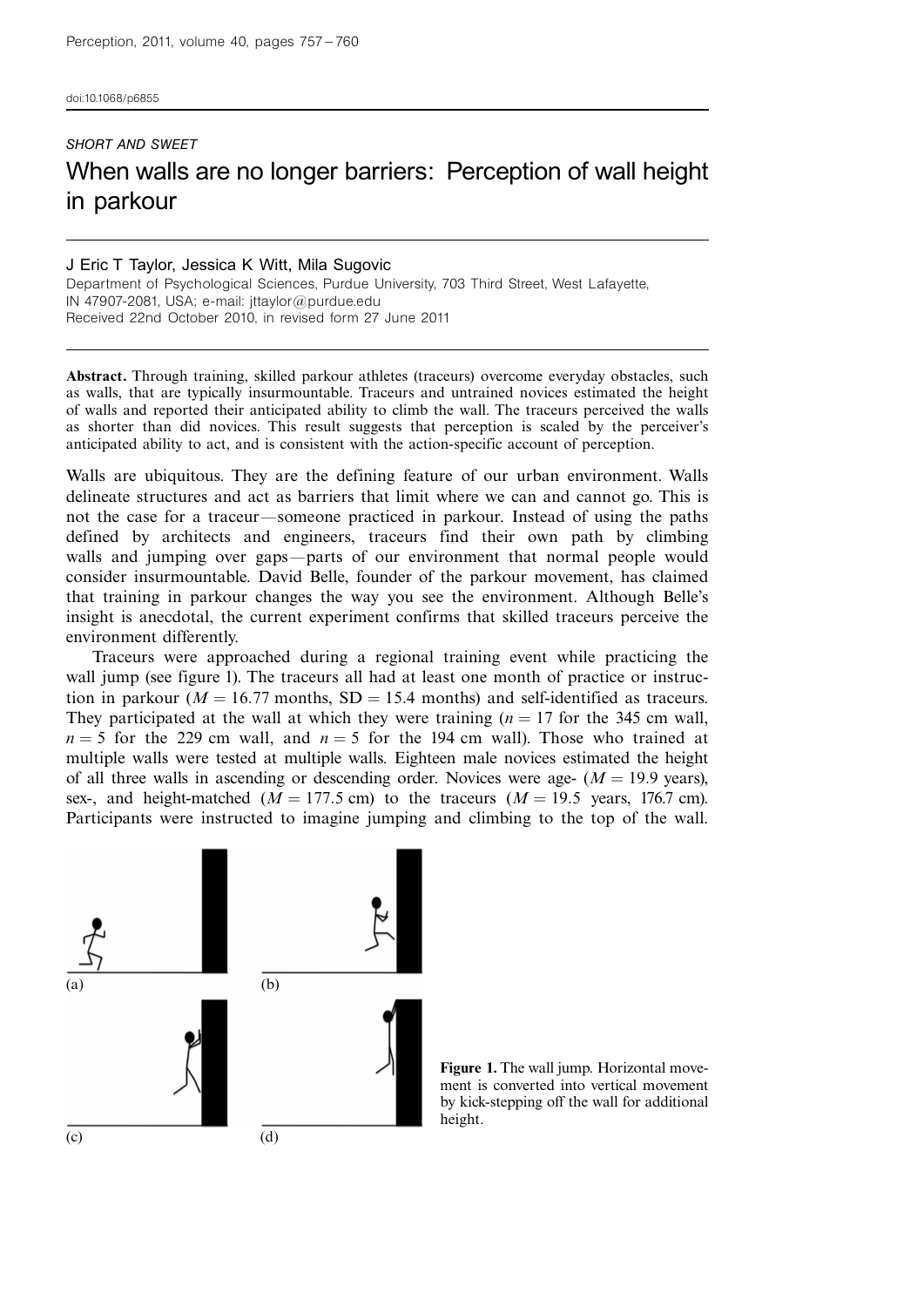They were asked to stand at a location where they would make final contact with the ground before jumping. An experimenter then moved an orange cone placed at their feet away from them, parallel to the wall, until the participant indicated that the distance from the outside of their foot to the cone matched the height of the wall. Then, participants rated how easy it would be to climb the wall on a 5-point scale (see table 1).

Table 1. Anticipated-ability questionnaire.

| Rating                         | Value                                                                                                                                                                                                                |
|--------------------------------|----------------------------------------------------------------------------------------------------------------------------------------------------------------------------------------------------------------------|
| 2<br>3<br>$\overline{4}$<br>.5 | I could never climb this wall<br>I could climb this wall less than half of the time<br>I could climb this wall on half my attempts<br>I could climb this wall most of the time<br>I could climb this wall every time |

Traceurs anticipated that they could climb the walls more easily than novices  $(ps < 0.001)$ , and perceived the walls to be shorter than did novices (see figure 2). This effect was significant for the tall ( $t_{33} = 2.57$ ,  $p = 0.015$ ) and medium ( $t_{21} = 2.36$ ,  $p = 0.028$ ) walls, but not for the shortest wall ( $t_{21} = 0.98$ ,  $p = 0.34$ ). Perceived height is scaled relative to anticipated ability. For both novices and traceurs, a wall is perceived as taller when they anticipate having a harder time climbing it.

Perception of the environment has long been thought to be linked to one's ability to act within it, an idea espoused by Gibson (1979) and recently expanded by the actionspecific perception account (Witt 2011). According to these accounts, actors perceive the environment relative to the actions the environment affords. Much of this work focuses on how perception is scaled relative to body size (eg Warren 1984; Witt et al 2005; Linkenauger et al 2009) or moment-to-moment performance (eg Witt and Sugovic 2010). However, skill is also a factor that influences ability to act. Even when body-height was constant, skill influenced perception.

Interestingly, while novices tended to demonstrate the classic vertical-horizontal illusion by overestimating vertical heights when matching a horizontal extent (Finger and Spelt 1947), traceurs did not. Moreover, this illusion is typically exaggerated for realworld objects (Chapanis and Mankin 1967; Yang et al 1999), so by scaling perception to action, these traceurs resisted a powerful visual illusion.



Figure 2. Mean perceived height and anticipated ability. Error bars represent  $\pm 1$  SEM.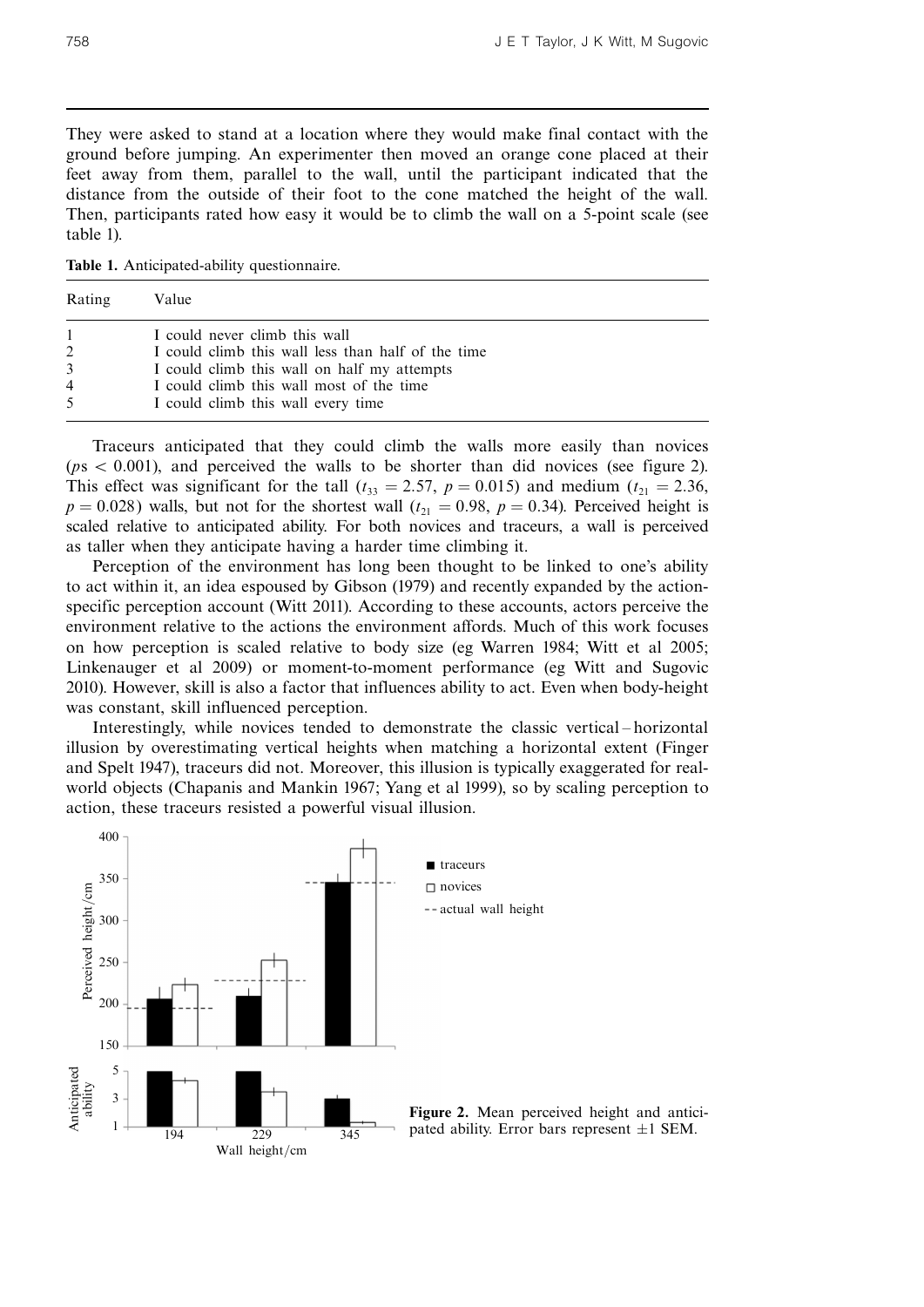Intuitively, perceiving the environment differently from the `accurate perception' of objective reality should be a liability. However, perceptual scaling based on skill may confer adaptive advantages. If perceptual processes inflate the size of the walls for people who are unable to act upon them, this bias may dissuade them from attempting dangerous maneuvers that, at best, they cannot do and would waste energy trying and, at worst, could result in injury or death. The relationship between skill and perception would be adaptive if it encourages safe decisions (see Jackson and Cormack 2007; Witt 2011).

One potential limitation of this study is that the traceurs may have had previous interactions with the walls. This may have improved their ability to judge heights, considering they had experience with the wall from different viewpoints, including from above. However, perceived height is exaggerated when viewed from above (Jackson and Cormack 2007; Stefanucci and Proffitt 2009). Given that only the traceurs experienced this viewpoint, a repeated-exposure explanation would predict that traceurs should see the walls as higher.

Another limitation is that the traceurs were tested in groups whereas the novices were not. A competition setting might incline traceurs to reduce their estimates. However, parkour is explicitly non-competitive and the traceurs were training rather than competing. Conversely, social support leads to perception of hills as less steep (Schnall et al 2008), so the social assistance setting could also explain the reduced height estimates in the traceurs. To explore these possibilities, we collected another sample of male novices ( $N = 27$ ;  $M = 20.1$  years;  $M = 179.9$  cm tall) who were tested in groups on only one wall (same  $N_s$  per wall as traceurs). These participants also perceived the walls to be taller than the traceurs  $(F_{1,48} = 5.12, p = 0.028; M = 252.6 \text{ cm}, SD = 44.6 \text{ cm};$  $M = 227.0$  cm,  $SD = 17.4$  cm;  $M = 364.6$  cm,  $SD = 39.5$  cm; for short, medium, and tall walls, respectively) and did not differ from the original set of novices in perceived height ( $ps > 0.13$ ) nor anticipated ability ( $ps > 0.30$ ).

Skilled traceurs claim they see the urban environment differently than the rest of us. Corroborating these anecdotes, results from the current study suggest that traceurs perceive walls as shorter. This finding suggests that people of different skill levels will perceive the environment differently, and in a way that corresponds with their ability to act.

Acknowledgments. Jessica K Witt was supported by a grant from the National Science Foundation (BCS-0957051).We would like to thank Andrew Jopp and Donald Schuck for assistance in collecting data.We would also like to thank Raven Montalvo and Indiana Parkour for organizing the parkour training event and allowing us to collect data.

#### References

- Chapanis A, Mankin D A, 1967 "The vertical horizontal illusion in a visually-rich environment" Perception & Psychophysics 2 249 - 255
- Finger F W, Spelt D K, 1947 "The illustration of the vertical horizontal illusion" Journal of Experimental Psychology  $3243 - 250$
- Gibson J J, 1979 The Ecological Approach to Visual Perception (Hillsdale, NJ: Lawrence Erlbaum Associates)
- Jackson R E, Cormack L E, 2007 "Evolved navigation theory and the descent illusion" Perception  $&$  Psychophysics 69 353 – 362
- Linkenauger S A, Witt J K, Bakdash J Z, Stefanucci J K, Proffitt D R, 2009 "Asymmetrical body perception: A possible role for neural body representations" *Psychological Science* **20** 1373 – 1380
- Schnall S, Harber K D, Stefanucci J K, Proffitt D R, 2008 "Social support and the perception of geographical slant" Journal of Experimental Social Psychology 4 1246 - 1255
- Stefanucci J K, Proffitt D R, 2009 "The roles of altitude and fear in the perception of height" Journal of Experimental Psychology: Human Perception and Performance 35 424 - 438
- Warren W H, 1984 "Perceiving affordances: Visual guidance of stair climbing" Journal of Experimental Psychology: Human Perception and Performance 10 683 - 703
- Witt J K, 2011 "Action's effect on perception" Current Directions in Psychological Sciences 20  $201 - 206$